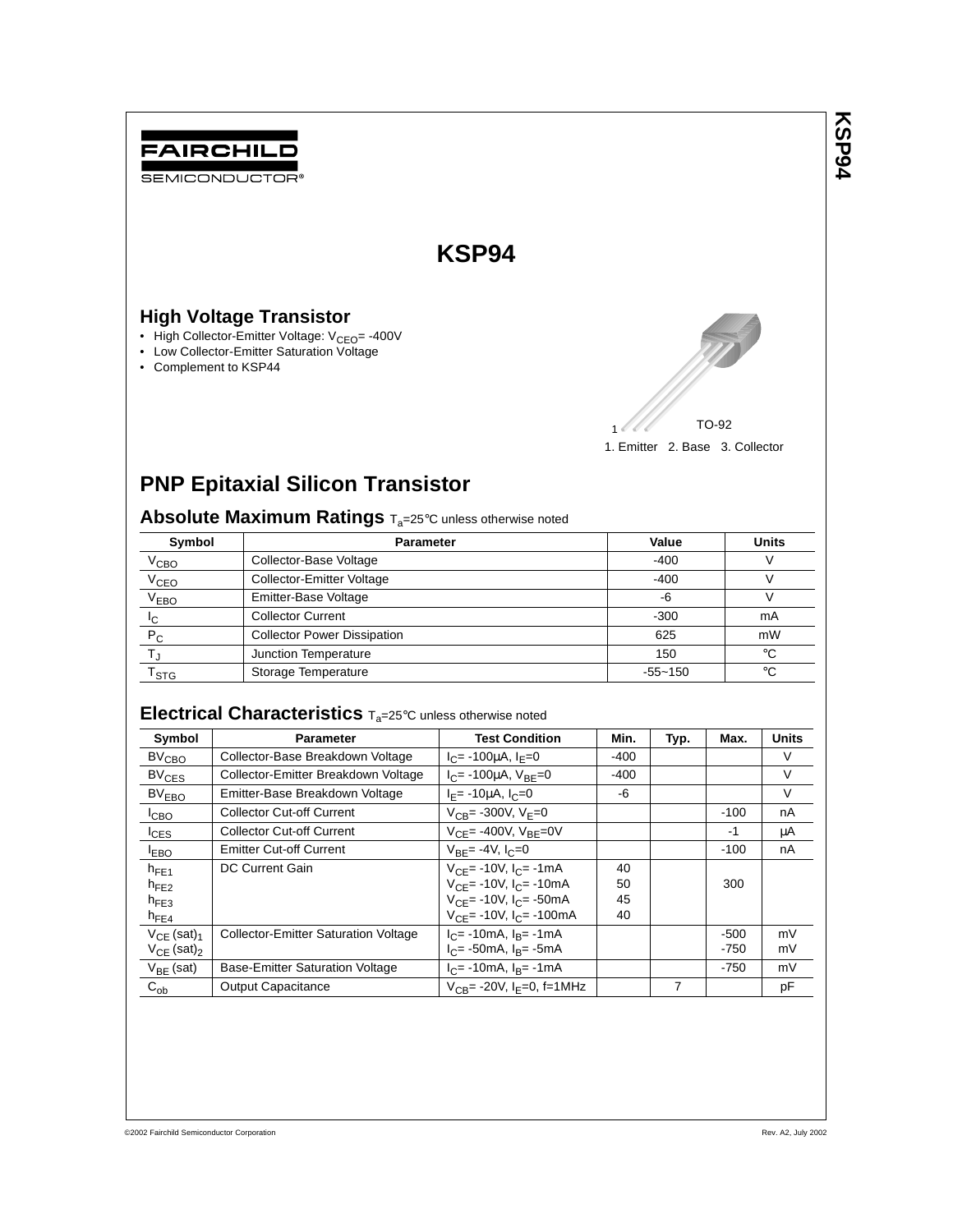

©2002 Fairchild Semiconductor Corporation

Rev. A2, July 2002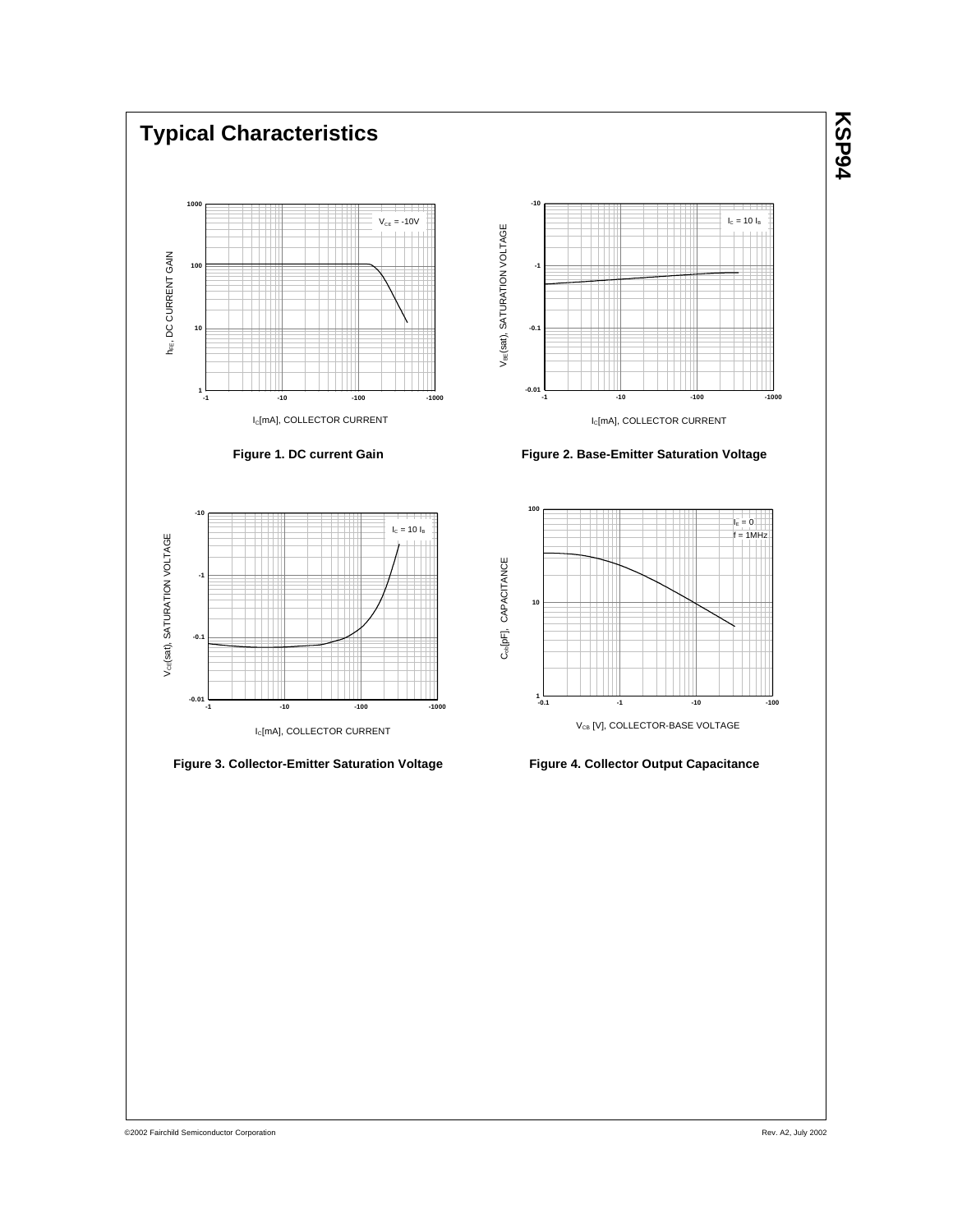

©2002 Fairchild Semiconductor Corporation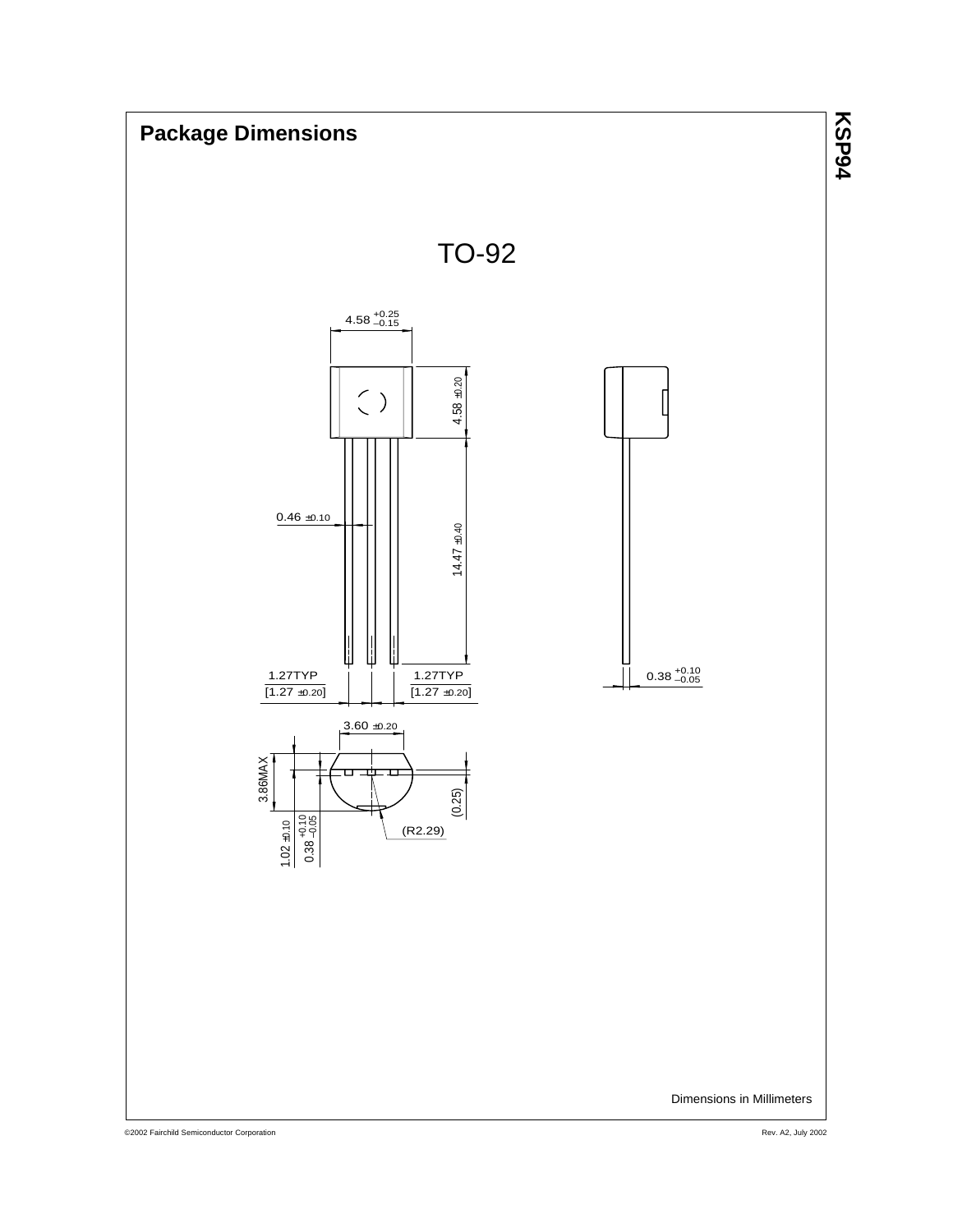# **TRADEMARKS**

The following are registered and unregistered trademarks Fairchild Semiconductor owns or is authorized to use and is not intended to be an exhaustive list of all such trademarks.

| ACEx™                | <b>FACT™</b>                        | ImpliedDisconnect™     | PACMAN™                      | <b>SPMTM</b>            |
|----------------------|-------------------------------------|------------------------|------------------------------|-------------------------|
| ActiveArray™         | <b>FACT Quiet series™</b>           | <b>ISOPLANAR™</b>      | <b>POPTM</b>                 | Stealth™                |
| Bottomless™          | $FAST^{\circledR}$                  | LittleFET™             | Power247™                    | SuperSOT™-3             |
| CoolFET™             | FASTr™                              | MicroFET™              | PowerTrench <sup>®</sup>     | SuperSOT™-6             |
| CROSSVOLT™           | <b>FRFETTM</b>                      | MicroPak™              | <b>QFET™</b>                 | SuperSOT™-8             |
| DOME™                | GlobalOptoisolator™                 | <b>MICROWIRE™</b>      | OS™                          | SyncFET™                |
| EcoSPARK™            | <b>GTOTM</b>                        | <b>MSXTM</b>           | QT Optoelectronics™          | TinyLogic™              |
| E <sup>2</sup> CMOS™ | HiSeC™                              | MSXPro™                | Quiet Series <sup>™</sup>    | TruTranslation™         |
| EnSigna™             | $I^2C$ TM                           | OCX <sup>TM</sup>      | RapidConfigure <sup>™</sup>  | <b>UHC<sub>TM</sub></b> |
|                      |                                     | OCXPro™                | RapidConnect™                | UltraFET <sup>®</sup>   |
|                      | Across the board. Around the world™ | OPTOLOGIC <sup>®</sup> | SLIENT SWITCHER <sup>®</sup> | <b>VCXTM</b>            |
| The Power Franchise™ |                                     | OPTOPLANAR™            | <b>SMART START™</b>          |                         |

#### **DISCLAIMER**

FAIRCHILD SEMICONDUCTOR RESERVES THE RIGHT TO MAKE CHANGES WITHOUT FURTHER NOTICE TO ANY PRODUCTS HEREIN TO IMPROVE RELIABILITY, FUNCTION OR DESIGN. FAIRCHILD DOES NOT ASSUME ANY LIABILITY ARISING OUT OF THE APPLICATION OR USE OF ANY PRODUCT OR CIRCUIT DESCRIBED HEREIN; NEITHER DOES IT CONVEY ANY LICENSE UNDER ITS PATENT RIGHTS, NOR THE RIGHTS OF OTHERS.

#### **LIFE SUPPORT POLICY**

FAIRCHILD'S PRODUCTS ARE NOT AUTHORIZED FOR USE AS CRITICAL COMPONENTS IN LIFE SUPPORT DEVICES OR SYSTEMS WITHOUT THE EXPRESS WRITTEN APPROVAL OF FAIRCHILD SEMICONDUCTOR CORPORATION.

# As used herein:

1. Life support devices or systems are devices or systems which, (a) are intended for surgical implant into the body, or (b) support or sustain life, or (c) whose failure to perform when properly used in accordance with instructions for use provided in the labeling, can be reasonably expected to result in significant injury to the user.

2. A critical component is any component of a life support device or system whose failure to perform can be reasonably expected to cause the failure of the life support device or system, or to affect its safety or effectiveness.

#### **PRODUCT STATUS DEFINITIONS**

#### **Definition of Terms**

| <b>Datasheet Identification</b> | <b>Product Status</b>     | <b>Definition</b>                                                                                                                                                                                                                 |
|---------------------------------|---------------------------|-----------------------------------------------------------------------------------------------------------------------------------------------------------------------------------------------------------------------------------|
| Advance Information             | Formative or In<br>Design | This datasheet contains the design specifications for<br>product development. Specifications may change in<br>any manner without notice.                                                                                          |
| Preliminary                     | <b>First Production</b>   | This datasheet contains preliminary data, and<br>supplementary data will be published at a later date.<br>Fairchild Semiconductor reserves the right to make<br>changes at any time without notice in order to improve<br>design. |
| No Identification Needed        | <b>Full Production</b>    | This datasheet contains final specifications. Fairchild<br>Semiconductor reserves the right to make changes at<br>any time without notice in order to improve design.                                                             |
| Obsolete                        | Not In Production         | This datasheet contains specifications on a product<br>that has been discontinued by Fairchild semiconductor.<br>The datasheet is printed for reference information only.                                                         |